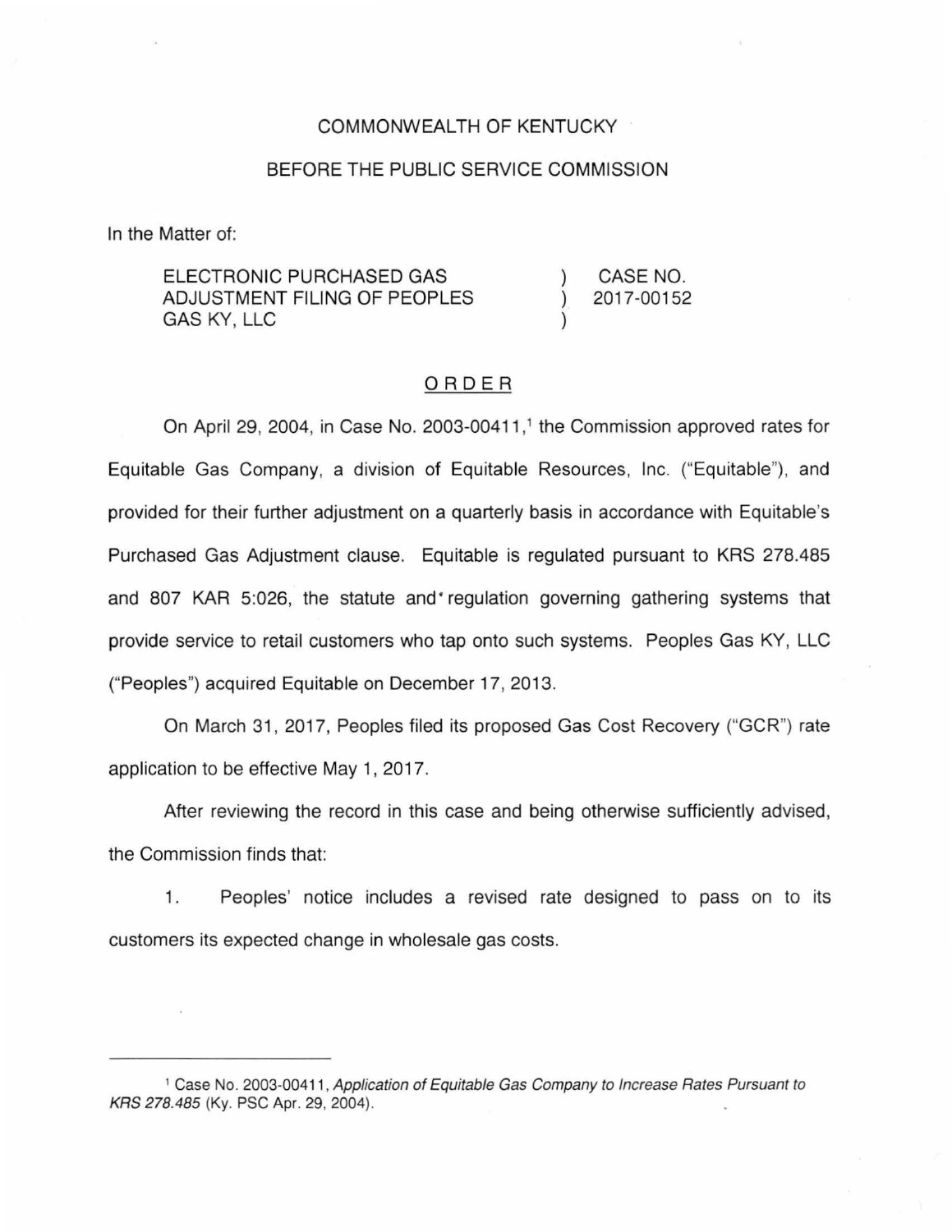2. Peoples' Expected Gas Cost ("EGC") is \$4.3879 per Mcf, which is a decrease of \$.0975 per Mcf from its previous EGC of \$4.4854 per Mcf.

3. Peoples' notice sets out no Refund Adjustment.

4. Peoples' notice sets out a current quarter Actual Cost Adjustment ("ACA") of (\$.3639) per Mcf. Peoples' total ACA is (\$.01 02) per Mcf, which is an increase of \$.2908 per Mcf from the previous total ACA of (\$.3010) per Mcf.

5. Peoples' notice sets out a current quarter Balance Adjustment ("BA") of (\$.0075) per Mcf. Peoples' total BA is \$.0231 per Mcf, which is a decrease of \$.0486 per Mcf from the previous total BA of \$.0717 per Mcf.

6. Peoples' GCR rate is \$4.4008 per Mcf, which is an increase of \$.1447 per Mcf from its previous rate of \$4.2561 per Mcf.

7. The rate as proposed by Peoples and set forth in the Appendix to this Order is fair, just, and reasonable, and should be approved for final meter readings by Peoples on and after May 1, 2017.

IT IS THEREFORE ORDERED that:

1. The rate proposed by Peoples and set forth in the Appendix to this Order is approved for final meter readings on and after May 1, 2017.

2. Within 20 days of the date of this Order, Peoples shall file with this Commission, using the Commission's electronic Tariff Filing System, revised tariff sheets setting out the rate approved herein and reflecting that it was approved pursuant to this Order.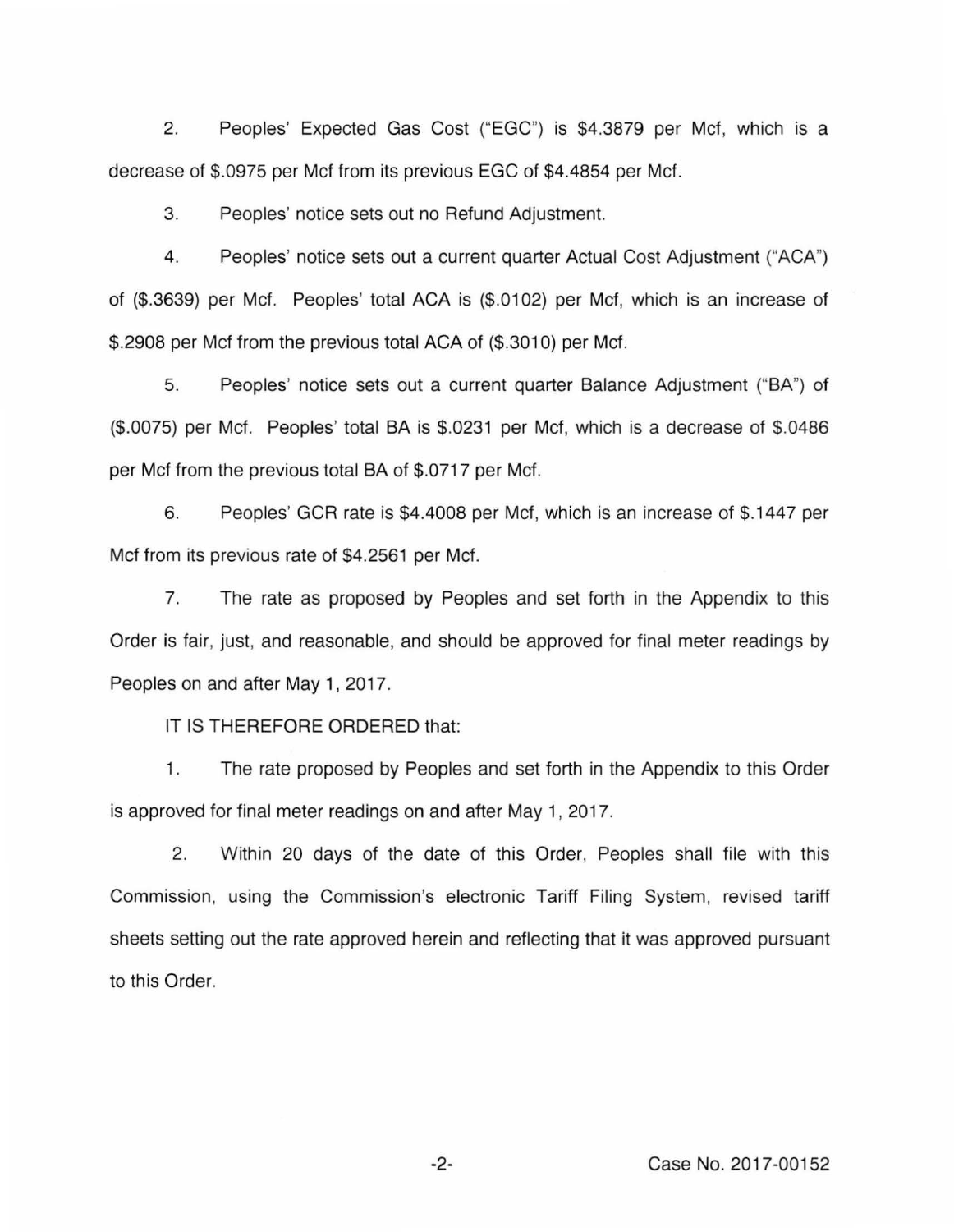By the Commission



ATTEST: R. Matheus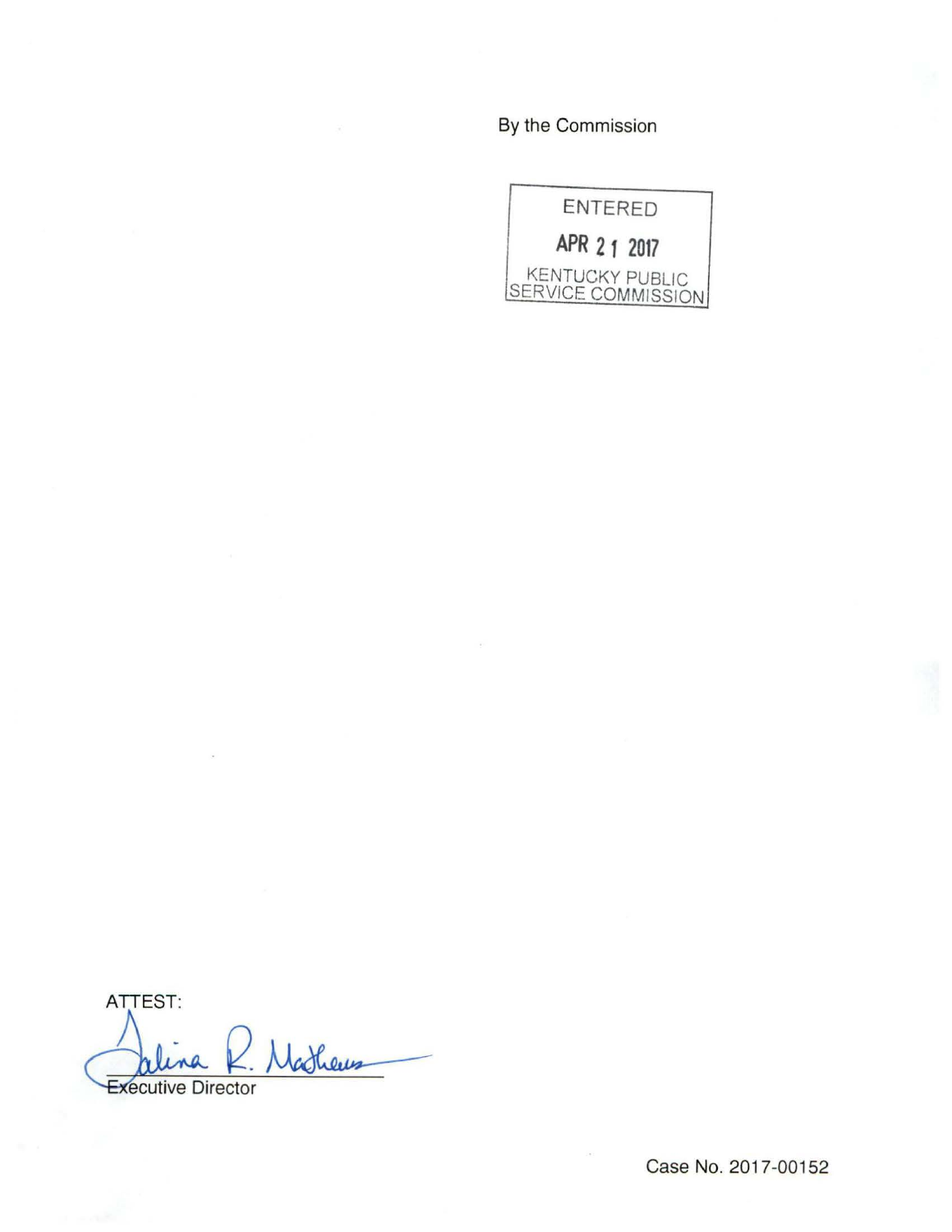#### APPENDIX

# APPENDIX TO AN ORDER OF THE KENTUCKY PUBLIC SERVICE COMMISSION IN CASE NO. 2017-00152 DATED **APR 2 1 Z017**

The following rates and charges are prescribed for the customers in the area <sup>~</sup>. served by People Gas KY LLC. All other rates and charges not specifically mentioned herein shall remain the same as those in effect under authority of the Commission prior to the effective date of this Order.

## RATES:

Customer Charge

\$7.50

|         | Gas Cost<br>Recovery<br><b>Base Rate</b><br>Rate |          | <b>Total Rate</b> |
|---------|--------------------------------------------------|----------|-------------------|
| All Mcf | \$2.1322                                         | \$4.4008 | \$6.5330          |

The minimum bill shall be \$7.50.